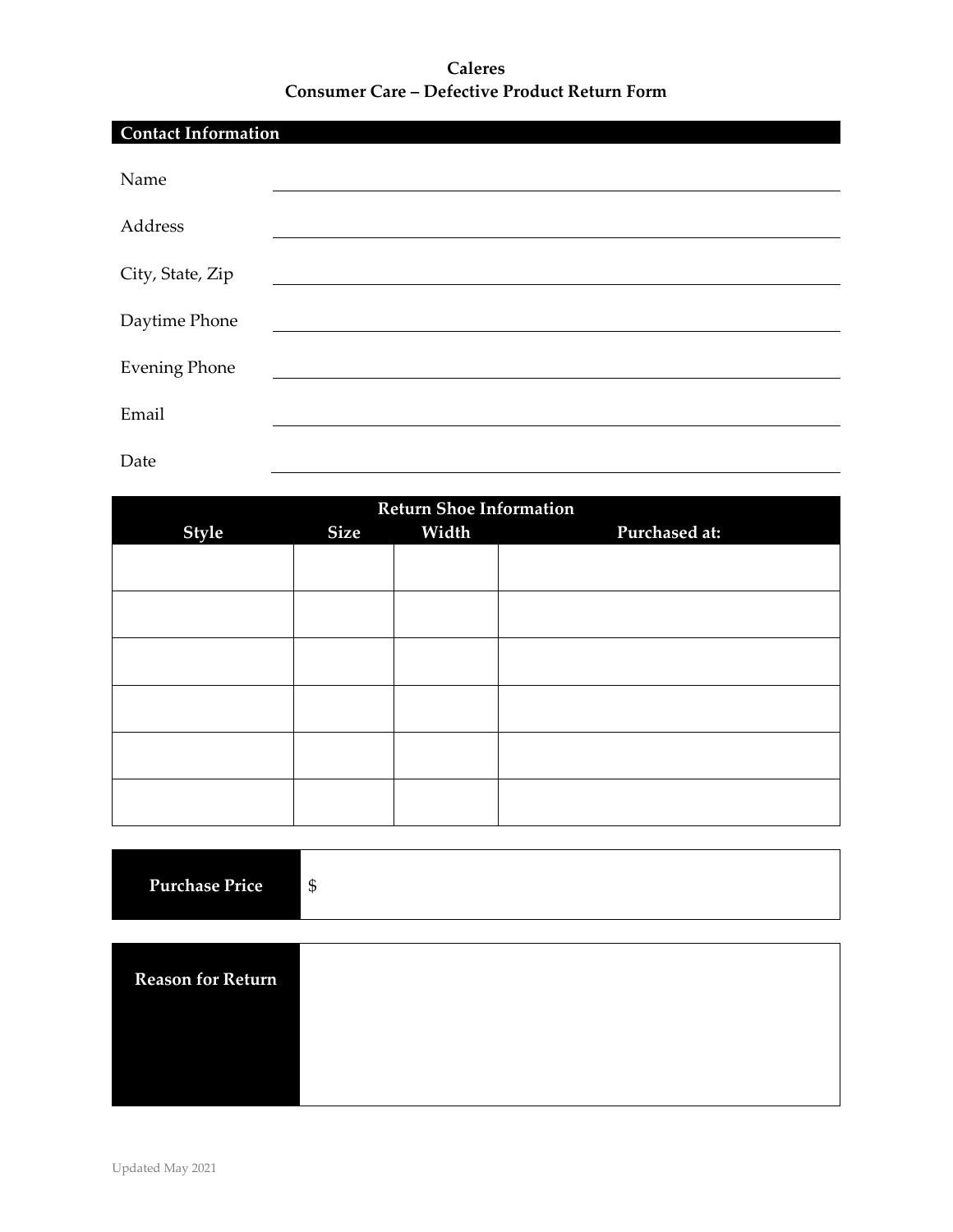## **Caleres Consumer Care – Defective Product Return Form**

**For your own protection we suggest that you send your return via insured parcel post or another traceable method.**

Please use return label below:

| From: |                                              |
|-------|----------------------------------------------|
|       |                                              |
|       |                                              |
|       | NuShoe                                       |
|       | 8534 Siempre Viva Dr.<br>San Diego, CA 92154 |
|       |                                              |